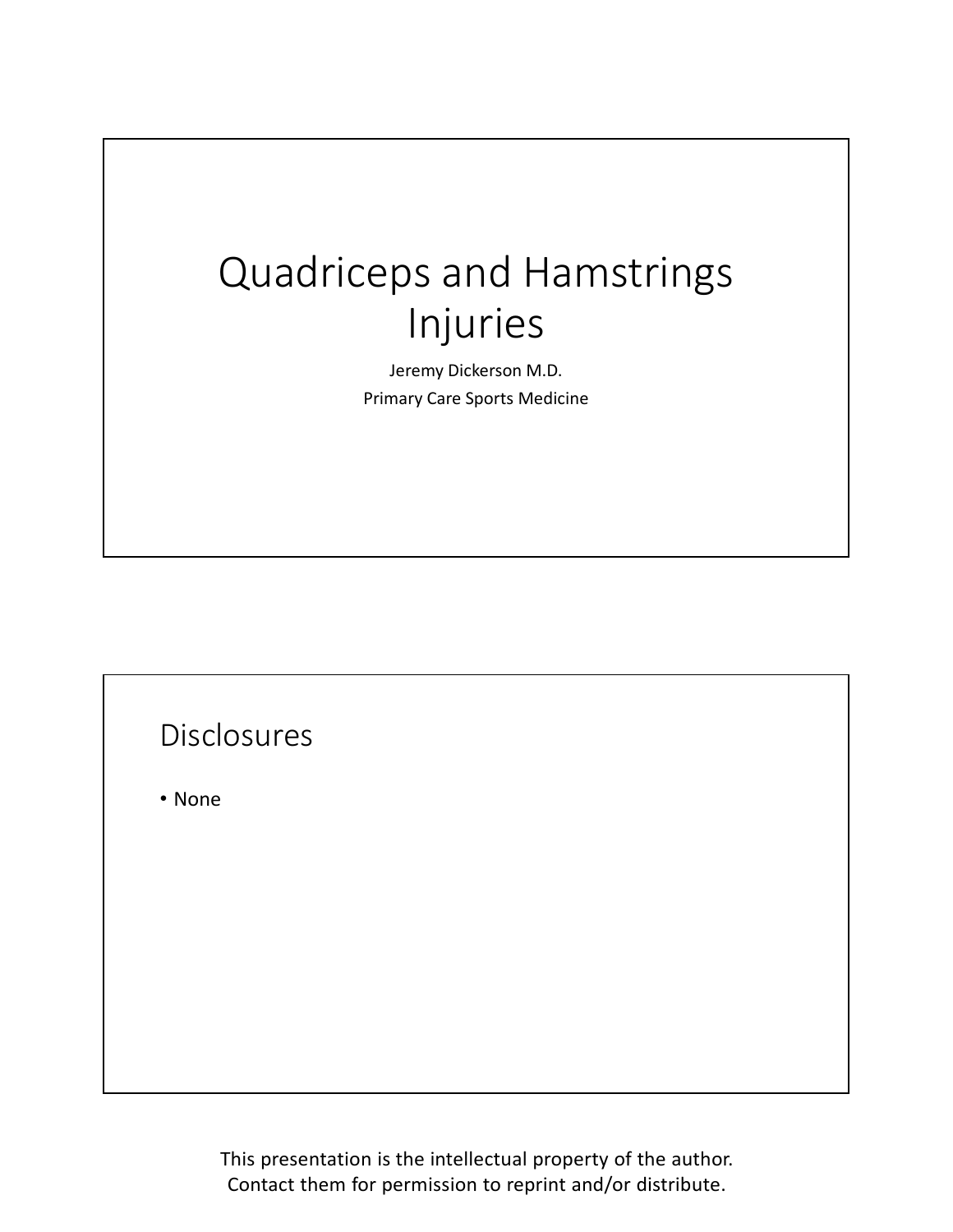## Objectives • Understand, recognize, and treat quadriceps injuries including: • AIIS avulsion • Quadreceps contusion • Rectus femoris strains • Quadriceps tendon rupture • Patellar tendon rupture • Understand, recognize, and treat hamstring injuries including: • Ishial tuberosity avulsion • Hamstring strain • Tendon rupture

## Quadriceps Injuries

- Anterior Inferior Iliac Spine avulsion
- Quadricep contusion
- Rectus femoris strain
- Quadricep tendon rupture
- Patellar tendon rupture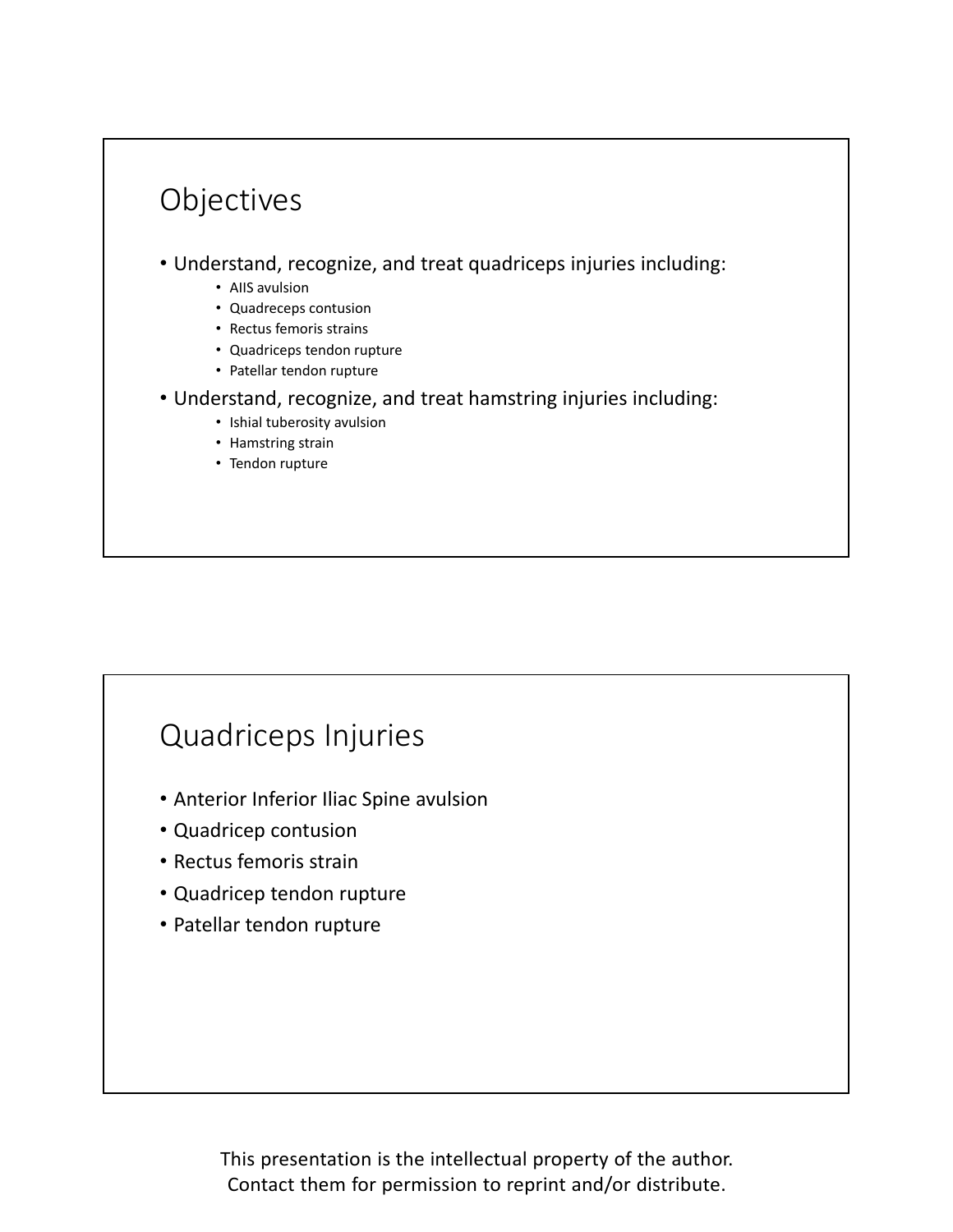

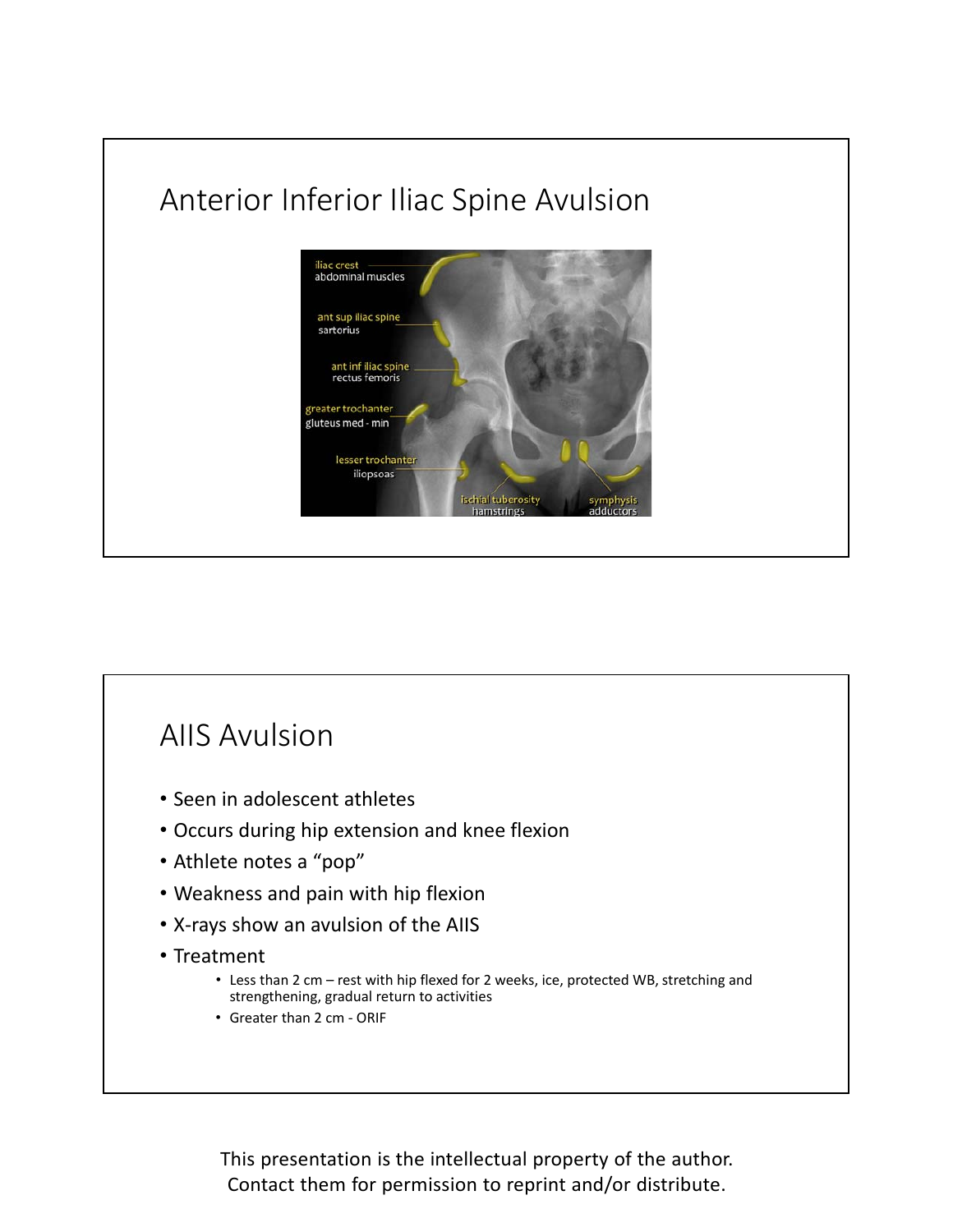

## Quadriceps Contusion

- Compartment syndrome
	- Usually due to rupture of perfusing vessels
	- Compartment pressure rises to a level that decreases perfusion
	- Pain out of proportion
	- Pain with passive flexion
	- Parathesia
	- Absent peripheral pulses
- Treatment
	- Emergent fasciotomy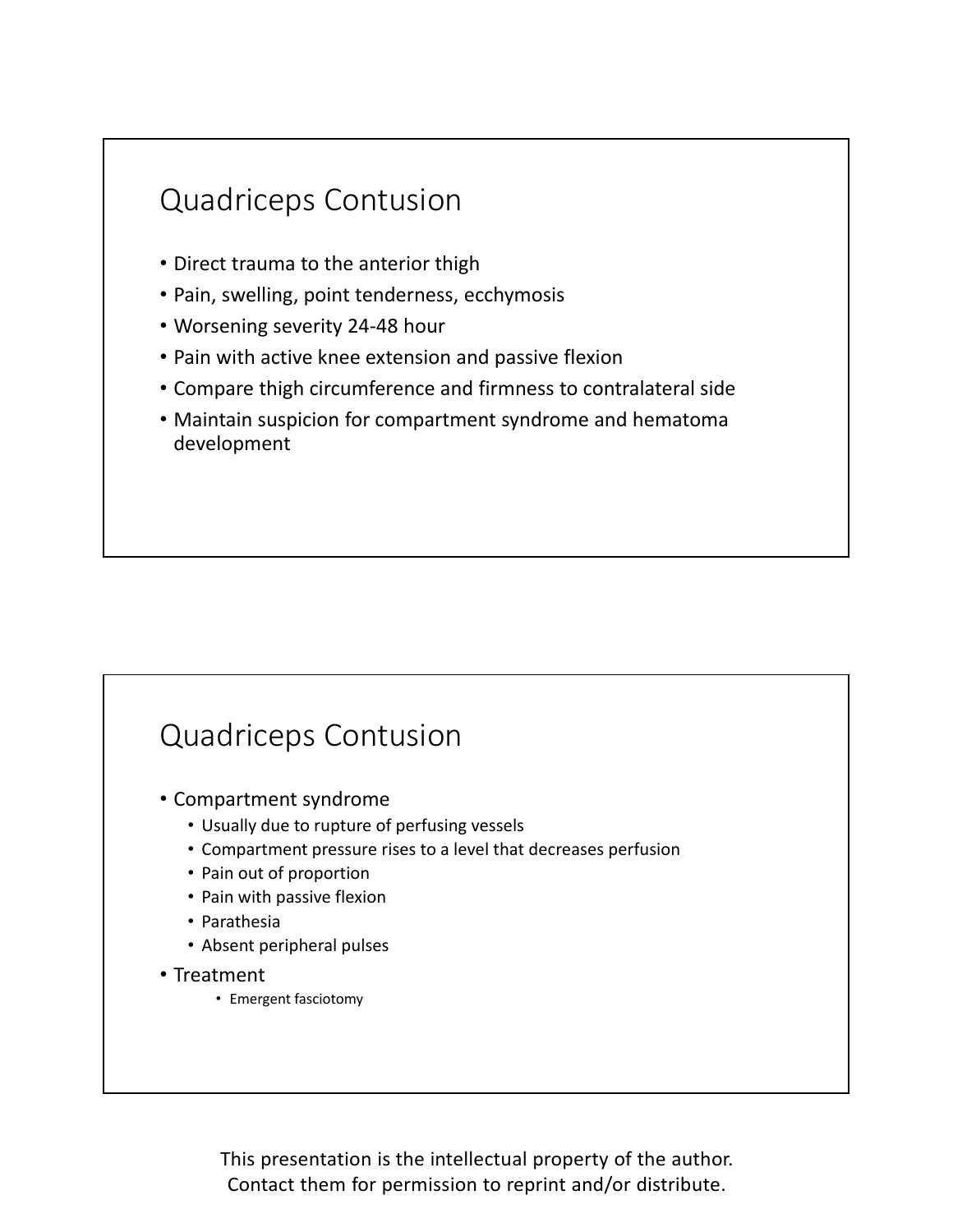

## Quadriceps Tendon Rupture

- Leads to disruption of the extensor mechanism
- More common than patellar tendon rupture
- Often underlying tendonopathy
- History of pain leading up to rupture
- Palpable defect
- Inability to perform a straight leg raise
- X‐ray will show patella baja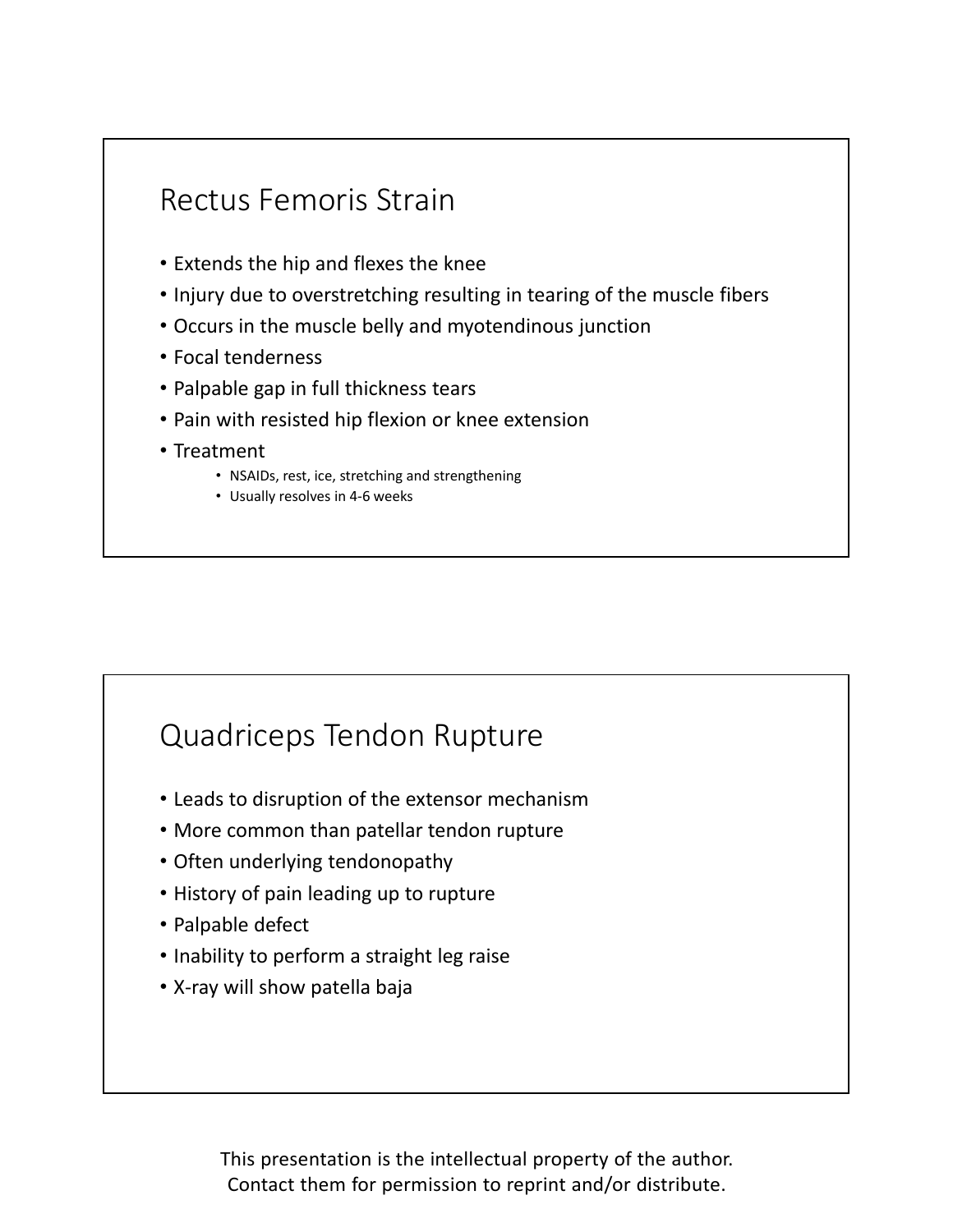# Quadriceps Tendon Rupture

- Non‐operative treatment
	- Partial tear with intact extensor mechanism
	- Patients who are not surgical candidates
	- Knee immobilization 3‐6 weeks
	- Progressive weight bearing
	- Stretching and strengthening
- Operative treatment
	- Loss of extensor mechanism
	- Primary repair with reattachment to the patella

## Patellar Tendon Rupture

- Leads to disruption of the extensor mechanism
- Less common than quadriceps tendon rupture
- Sudden quadriceps contraction
- Pop and infrapatellar pain
- Palpable gap and high riding patella
- Inability to perform a straight leg raise
- Patella alta on x‐ray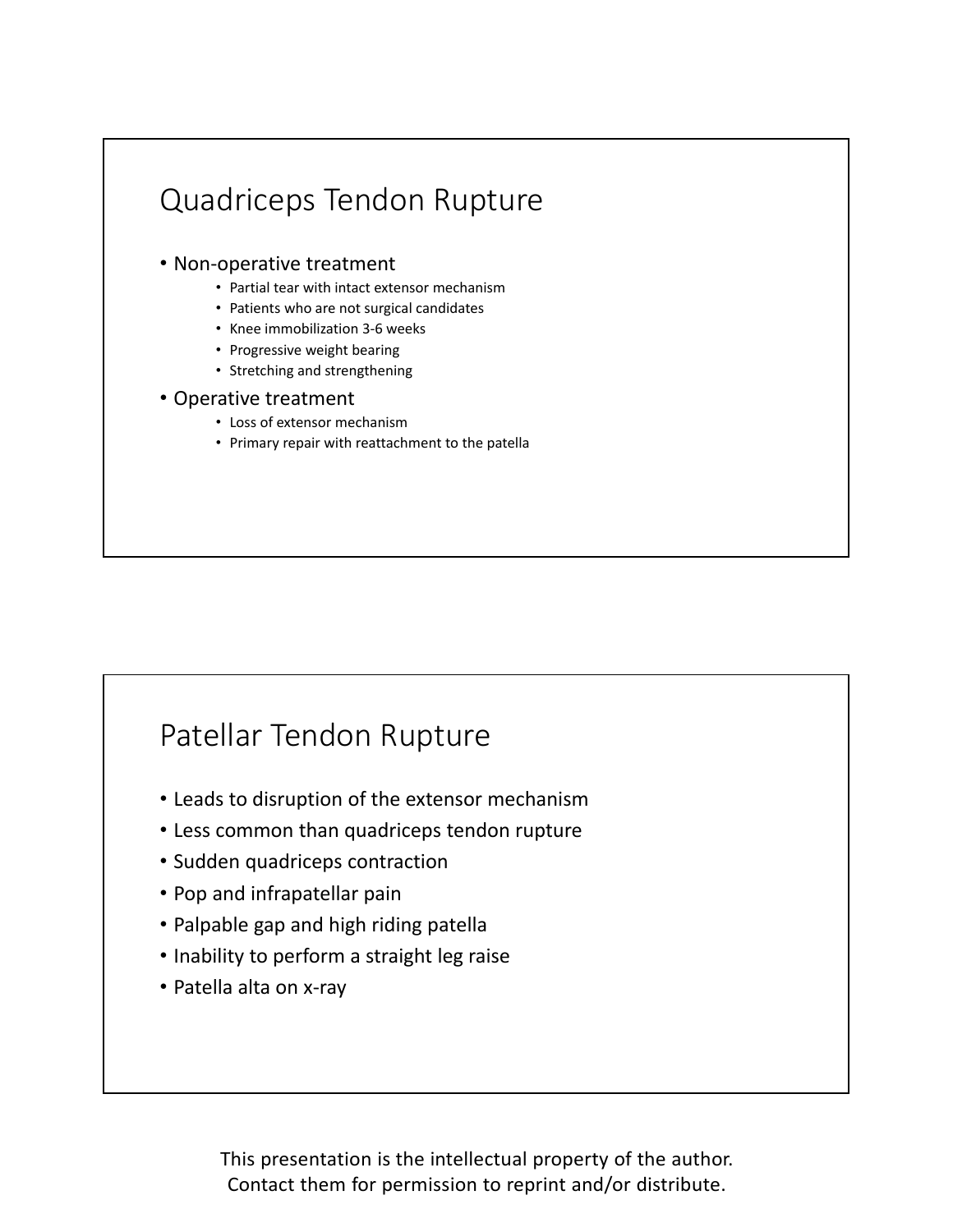## Patellar Tendon Rupture

#### • Non‐operative treatment

- Partial tear with intact extensor mechanism
- Patients who are not surgical candidates
- Knee immobilization 3‐6 weeks
- Progressive weight bearing
- Stretching and strengthening

#### • Operative treatment

- Disruption of extensor mechanism
- End to end tendon repair
- Transosseous tendon repair

## Hamstrings Injuries

- Ischial tuberosity avulsion
- Hamstrings strain
- Tendon ruptures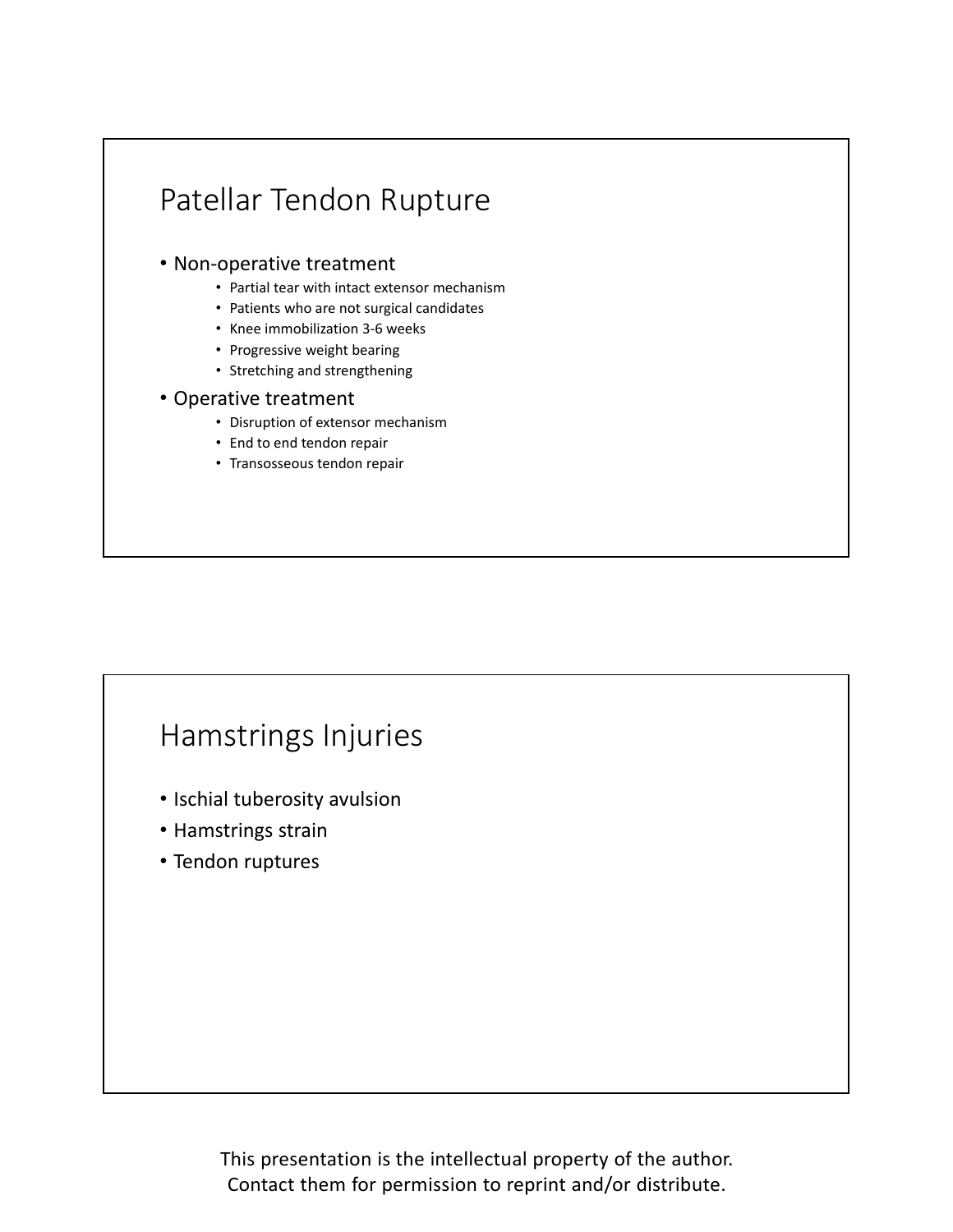

## Hamsrings Strain

- Often occurs with sprinting
- Usually at the myotendinous junction
- Focal tenderness
- Palpable gap
- Pain with resisted hip extension or knee flexion
- Treatment
	- Rest, ice, protected WB, stretching, strengthening
	- May take up to 6 weeks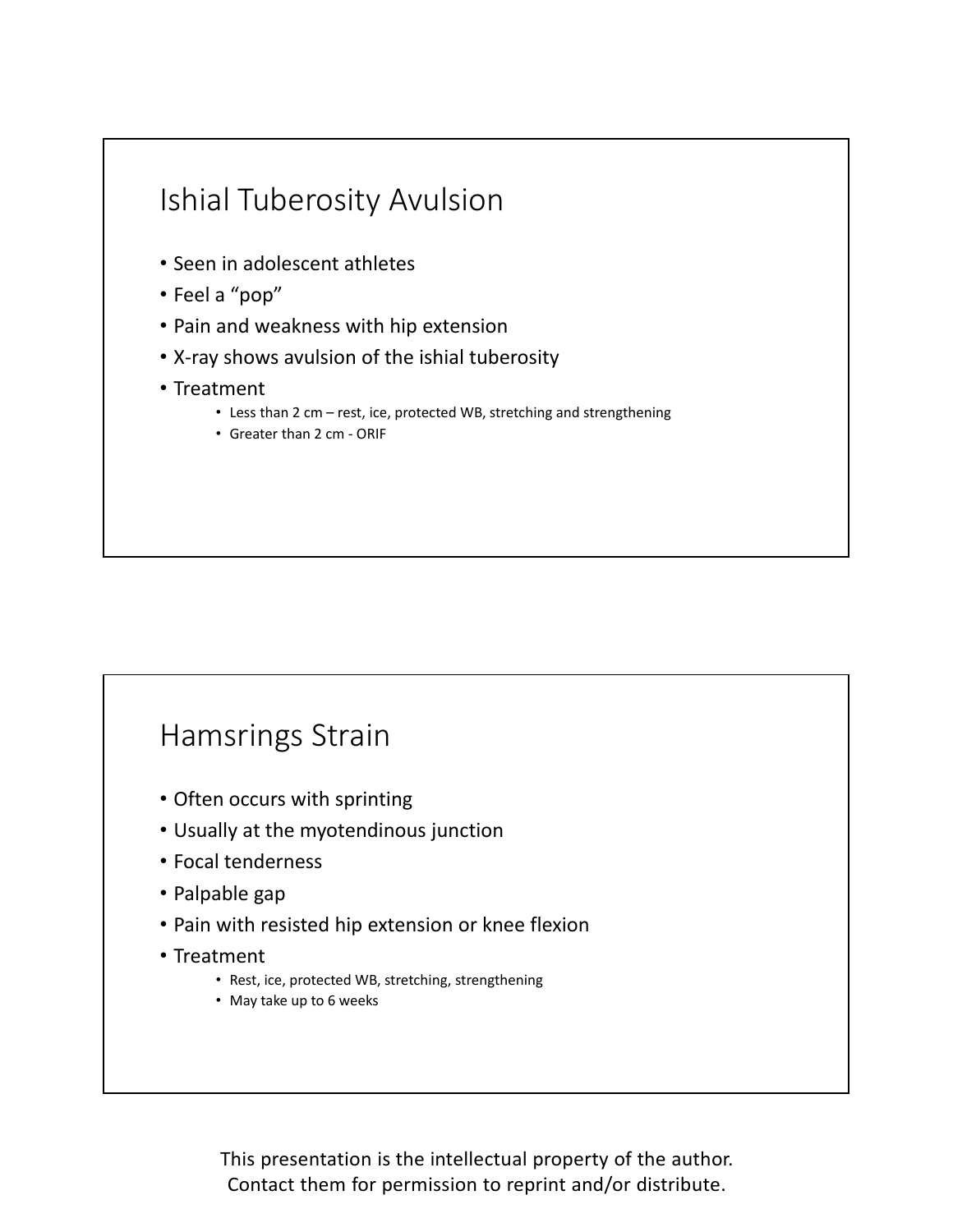

## Tendon Rupture

- Sudden pain during sprinting, kicking, or jumping
- "pop"
- Focal tenderness
- Weakness with hip extension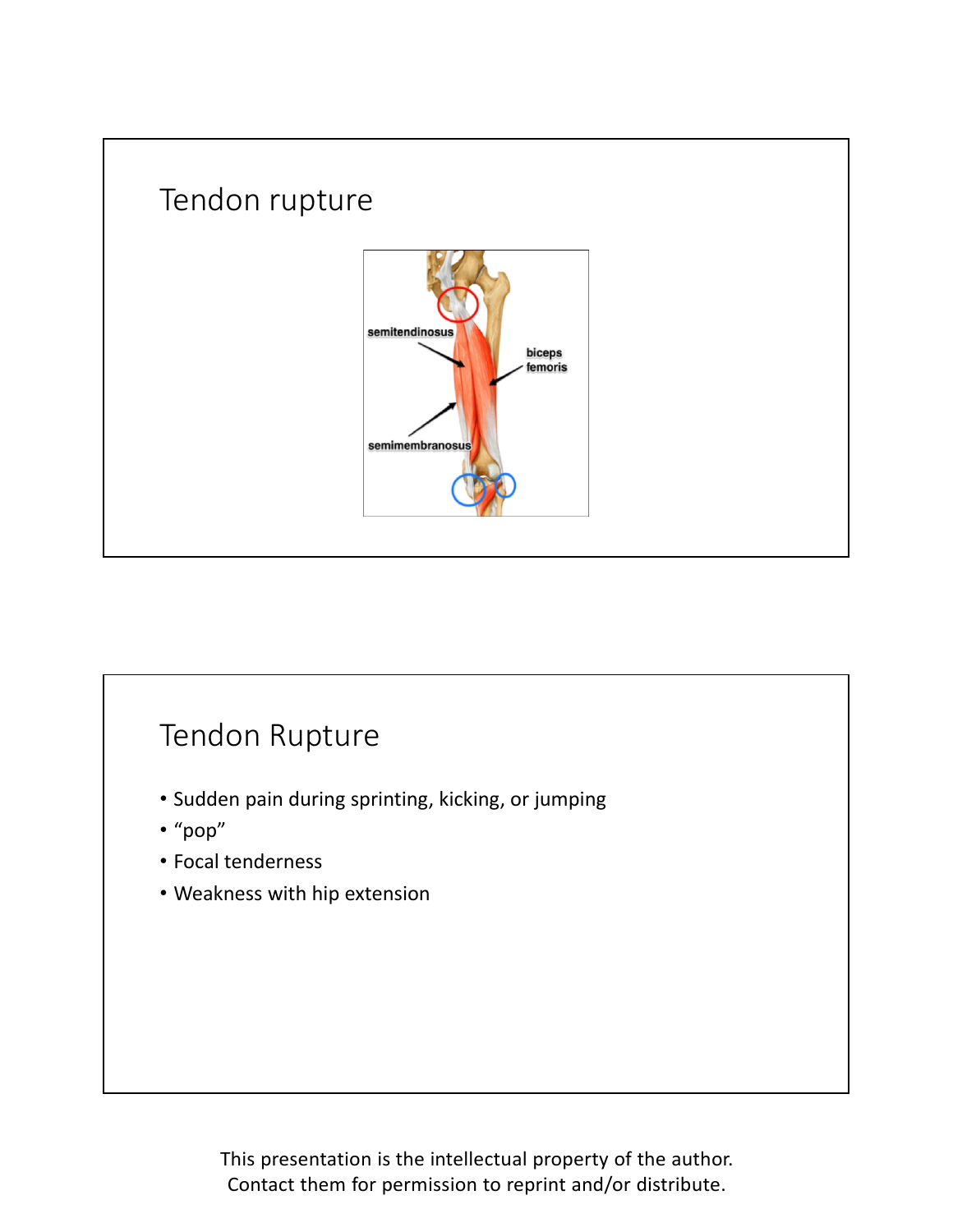

## Tendon rupture

- Non‐operative treatment
	- Rest
	- Ice
	- Protected WB for 4 weeks
	- Stretching and strengthening

#### • Operative

• Repair to ischial tuberosity with suture anchors